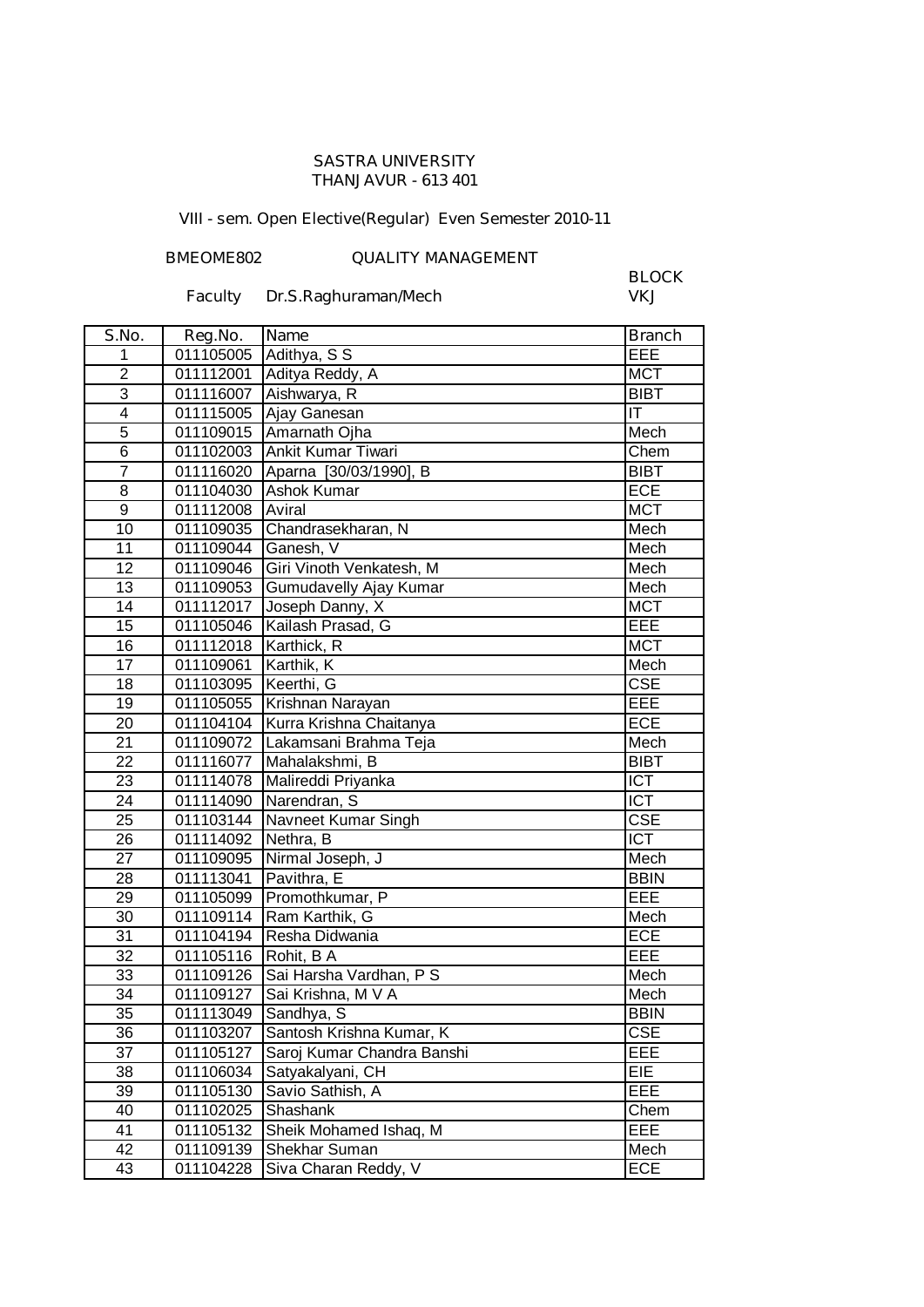| 44 | 011113064 | Srinath, M                | <b>BBIN</b> |
|----|-----------|---------------------------|-------------|
| 45 | 011109145 | Srinivas, A               | Mech        |
| 46 | 011113066 | Sudharsan, N              | <b>BBIN</b> |
| 47 | 011116142 | Sukanya, S                | <b>BIBT</b> |
| 48 | 011109150 | Sumit Kumar               | Mech        |
| 49 | 011113094 | Surya Prabha              | <b>BBIN</b> |
| 50 | 011105152 | Swaminathan Narayan       | <b>EEE</b>  |
| 51 | 011109154 | Tejeswarreddy Buchupalli  | Mech        |
| 52 | 011114163 | Uppuluri Anusha           | <b>ICT</b>  |
| 53 | 011104270 | Venkatasai Hari Prasad, G | <b>ECE</b>  |
| 54 | 011113077 | Vidhya Shree, G L         | <b>BBIN</b> |
| 55 | 011106050 | Vignesh, K                | EIE         |
| 56 | 011109169 | Vijaya Krishna, R         | Mech        |
| 57 | 011105171 | Vikas Rai                 | <b>EEE</b>  |
| 58 | 011109171 | Vikash Kumar [31/08/1989] | Mech        |
| 59 | 011104278 | Vishnupriya Konidala      | <b>ECE</b>  |
| 60 | 011106051 | Vishwash Saxena           | <b>EIE</b>  |

#### **THANJAVUR - 613 401 SASTRA UNIVERSITY**

**VIII - sem. Open Elective(Regular) Even Semester 2010-11**

# **BMEOME802 QUALITY MANAGEMENT**

## **Faculty** Shri Singam Maneedhar Reddy

**BLOCK**

| S.No.          | Reg.No.   | Name                           | <b>Branch</b> |
|----------------|-----------|--------------------------------|---------------|
|                | 011109003 | Abhinav Reddy, G               | Mech          |
| $\overline{2}$ | 011109004 | Abhiram Yannakula, V S R       | Mech          |
| $\overline{3}$ | 011104003 | Abhishek Ranjan                | <b>ECE</b>    |
| 4              | 011116002 | Abinaya Dandapani              | <b>BIBT</b>   |
| 5              | 011109006 | Adhavan, P                     | Mech          |
| 6              | 011109008 | Aditya, N N V S B              | Mech          |
| $\overline{7}$ | 011109014 | Amarjeet Kumar                 | Mech          |
| 8              | 011109019 | Anand, G                       | Mech          |
| 9              | 011105013 | Aravind, R                     | EEE.          |
| 10             | 011105019 | Avula Sreenath                 | <b>EEE</b>    |
| 11             | 011116031 | Banu Priya, G                  | <b>BIBT</b>   |
| 12             | 011103047 | Bharat, B                      | <b>CSE</b>    |
| 13             | 011109031 | Chaitanya, M                   | Mech          |
| 14             | 011105036 | Goutham Chakravarthi, P        | EEE           |
| 15             | 011105041 | <b>Iruvuru Sundar Chowdary</b> | <b>EEE</b>    |
| 16             | 011113020 | Jagadheshwar, B                | <b>BBIN</b>   |
| 17             | 011104091 | Kamakodi, S                    | <b>ECE</b>    |
| 18             | 011109067 | Kishore Kumar Suram            | Mech          |
| 19             | 011109071 | Kundan Kumar                   | Mech          |
| 20             | 011113029 | Lakshman, G                    | <b>BBIN</b>   |
| 21             | 011109075 | Lokesh, S                      | Mech          |
| 22             | 011109081 | Manikanta Chakravarthy, J      | Mech          |